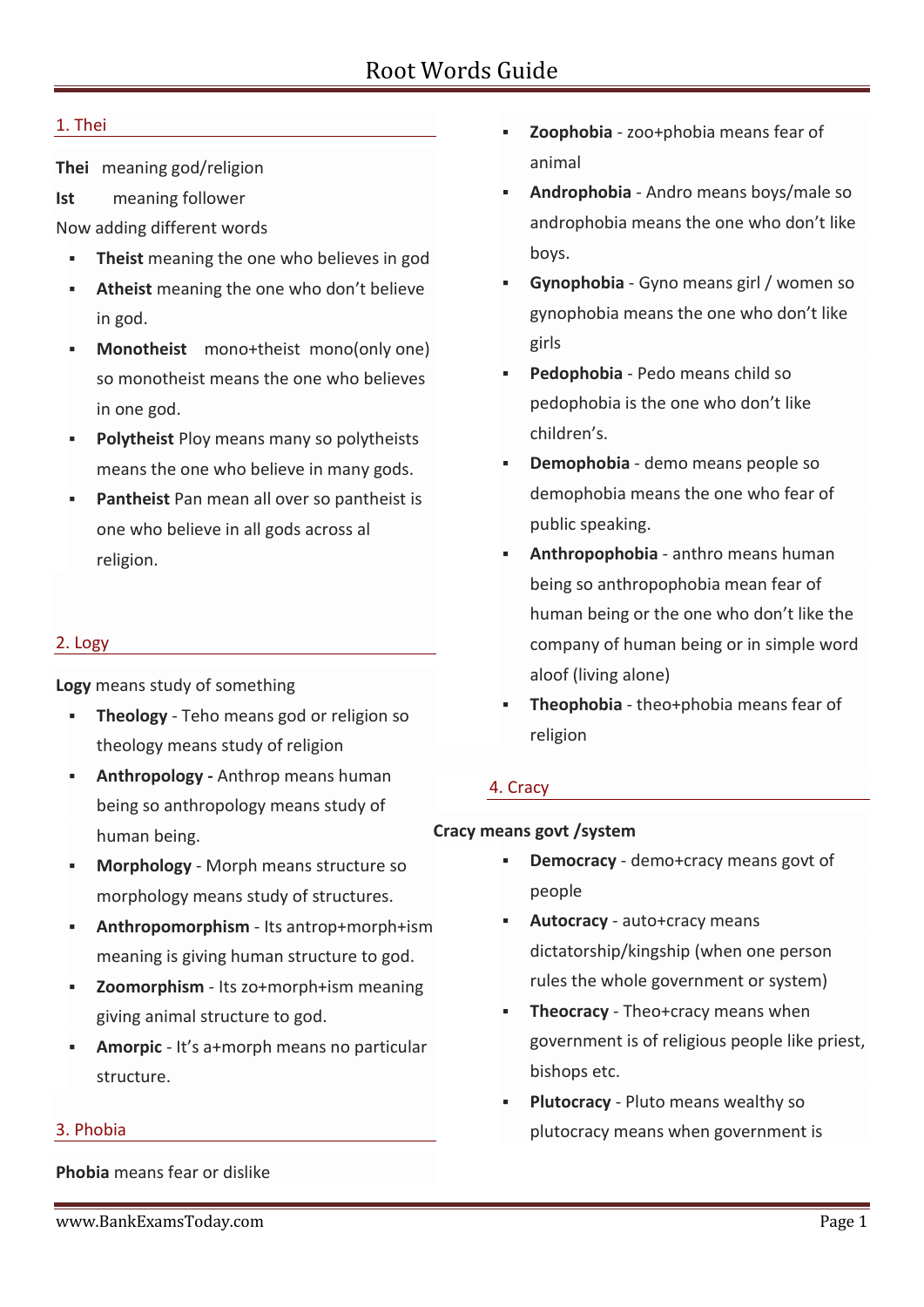controlled by wealthy people like industrialist.

- **Oligocracy** Oligo means selected few so oligocracy means when selected few runs the government.
- **Mobocracy** Mob means crowd so mobocracy means when crowd takes over government or in other words lawlessness.
- **Monarchy** monarc means top official like king so monarchy is the rule of king.
- **Anarchy** means lawlessness it's just similar to mobocracy .
- **Gerontocracy** geron mean aged/ experienced so gerontocracy means when position are determined by the experience or the age.
- **Meritocracy** merito means performance so meritocracy means when positon are decided by performance
- **Cleptocracy** clepto means thief so cleptocracy means when government is run by thieves.
- **Beaurocracy** beauro means top officials so beaurocracy means when government is run by top officials.
- **Aristocracy** aristo means nobility so aristocracy means when government is run by noble families.

## 5. Somnia

### **Somnia** sleepness

Insomnia means lack of sleep

 **Somniferous** - ferrous means things causing something so somniferous are the things that cause sleep like pills etc.

- **Somnambulist** som+amb+ist here som means sleep ambu means walk so somnambulist means the one who walk while sleeping.
- **Ambulant** means things able to walk
- **Somniloquist** loquist means talking so somniloquist means the one who talks while sleeping.

## 6. Cious

Cious means to do something

- **Loquacious** loquis means talking so lozuacious means the one who talks a lot
- **Voracious** vora means eat so voracious means the one who eats a lot.
- **Avaricious** avari means greed so avaricious means greedy
- **Pugnacious** pug means fight so pugnacious means the one who fights a lot.

## 7. Cide

**Cide** meaning kill/ murder

- **Infanticide** infant+cide meaning to kill child.
- **uxoricide** uxor means wife so uxoricide mean A husband who murders his wife.
- **Mariticide** marit means husband so maritcide mean The murder of a husband by his wife.
- **Patricide** patri means father so patricide means A person who murders their father.
- **Matricide** matri mean mother so matricide means A person who murders their mother.
- **Fratricide** frat means brother so fratricide means A person who murders their brother.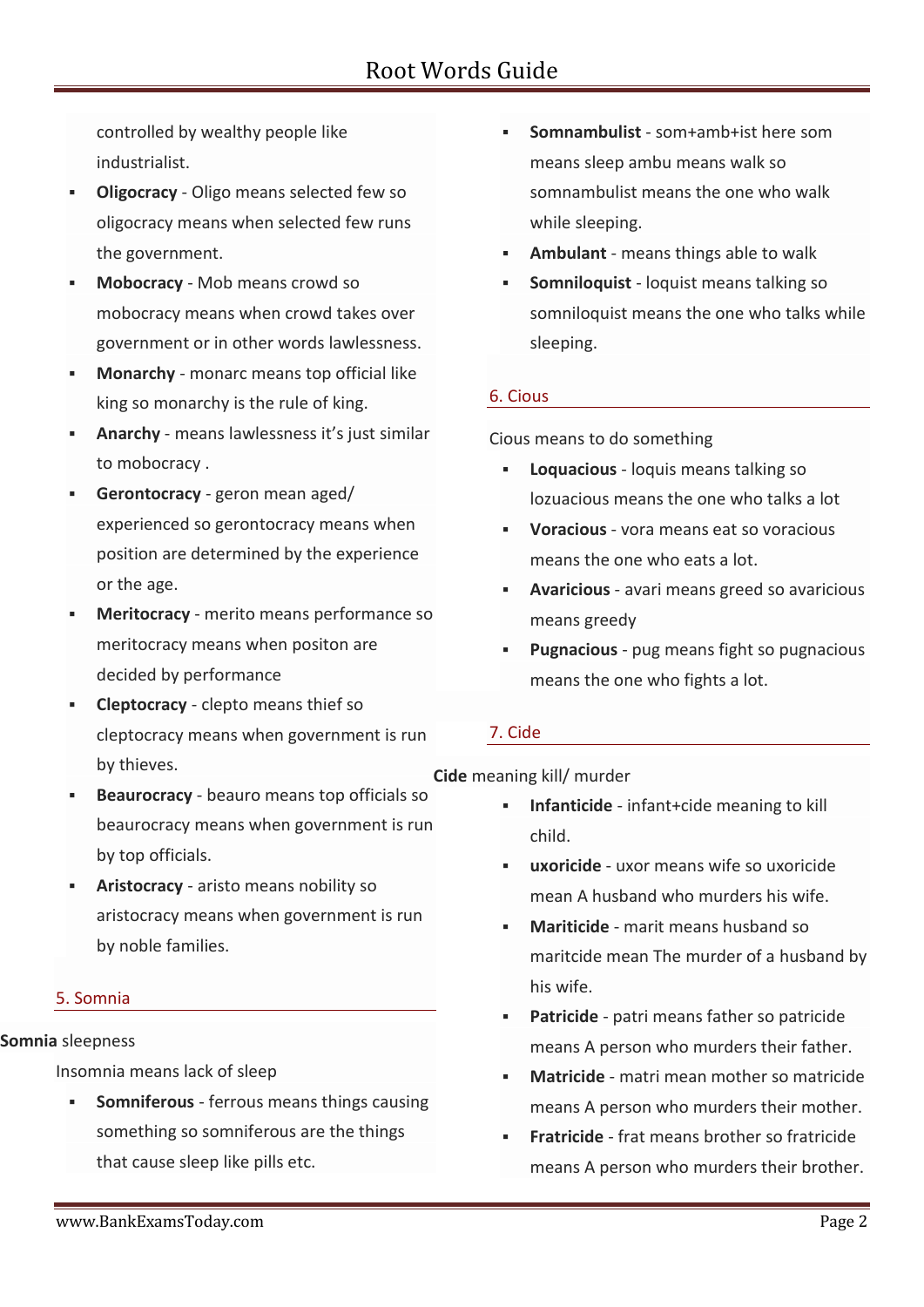## 10. Ambul

Walk,move

- **Amble-** to walk in a slow, relaxed way
- **Ambulant-** walking or moving
- **Ambulance-** a vehicle that moves a patient

### 11. Anim

### Life, spirit

- **Animal-** a living organism;
- **Animate-** to make alive;
- **Equanimity-** of balanced spirit

### 12. Anti

Against, opposite of

- **Antibody-** a substance that destroys micro organisms
- **Antiseptic-** preventing infection;
- **Antisocial-** opposing social norm

### 13. Arbour

### Tree

- **Arborist-** someone working with trees
- **Arbour-** a shady area formed by trees
- **Arborous-** having many trees

### 14. Auto

### Self, same, one

- **Autocrat-** a person who governs with absolute power
- **Autograph-** a person's own signature
- **Automatic-** moving by itself

# 15. Bene

# Good, well

www.BankExamsToday.com Page 3

- **Benefactor-** person who gives money to a cause
- **Beneficial-** producing a good effect
- **Benevolent-** showing kindness or goodwill

### 16. Cata

Down, against completely intensive according to

- **Cataclysm-** a flood or other disaster
- **Catalogue-** a complete listing
- **Catastrophe-** turning for the worst, a substantial disaster

### 17. Cert

### sure

- **Ascertain-** to find out something with certainty;
- **Certain-** being absolutely sure
- **Certify** to state that something is true

## 18. Circum

### Around, about

- **Circumnavigate-** to sail around
- **Circumscribe** to draw around
- **Circumspect-** looking around
- **Circumvent-** to go around or bypass restrictions;

### 19. Clar

### clear

- **Clarification** an explanation
- **Clarify-** to make something clear
- **wish, will** to state something clearly

## 20. Cline

lean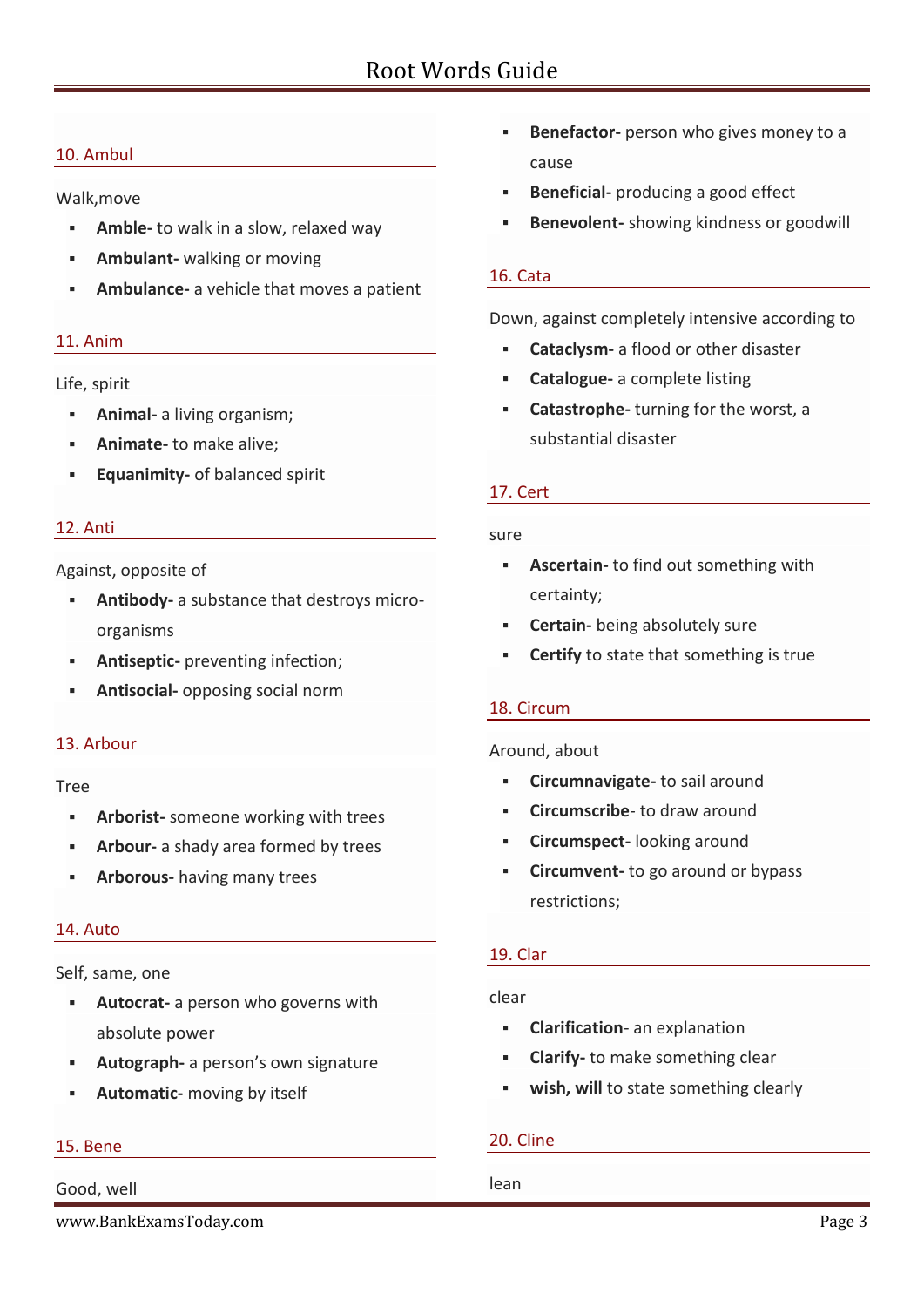- **Inclination-** a leaning toward
- **Incline-** a surface that slopes or leans
- **Recline-** to lean back and relax

## 21. Counter

Opposite, contrary, opposing

- **Counteract-** to oppose the effects of an action
- **Countermand** to cancel a previous order
- **Counteroffensive-** attack against an attack

## 22. Cranio

### skull

- **Craniology-** the study of skull characteristics;
- **Cranium-** skull of vertebrates
- **Cranial-** pertaining to the skull

# 23. Cred

### believe

- **Credence-** belief that something is true or valid;
- **Credulous-** believing things too easily, gullible
- **Incredible-** unbelievable

# 24. Crypto

## Hidden, secret

- **Cryptic-** of hidden meaning
- **Cryptography-** science of secret fcodes
- **Encrypt-** encode into secret code

## 25. Cumul

## Mass, heap

- **Accumulate-** to gather or pile up
- www.BankExamsToday.com Page 4

**Cumulative-** gradually building up

## 26. Cycl

## Circle, ring

- **Bicycle-** a vehicle with two wheels
- **Cycle-** a sequence that is repeated
- **Cyclone-** a storm with circling winds

## 27. Dia

Through, between, apart, across

- **Diabetes-** disease characterized by excessive thirst and discharge of urine
- **Diagnosis** understanding a condition by going through a detailed review of symptoms
- **Dialog-** conversation between two people

## 28. Dict

## speak

- **Contradict-** to express the opposite of
- **Prediction-** a statement foretelling the future
- **Dictate-** to speak out loud for another person to write down.

## 29. Domin

## master

- **Dominate-** to be the master of
- **Domineering-** excessively controlling
- **Predominate-** to have more power than others

## 30. Ethno

## Race, people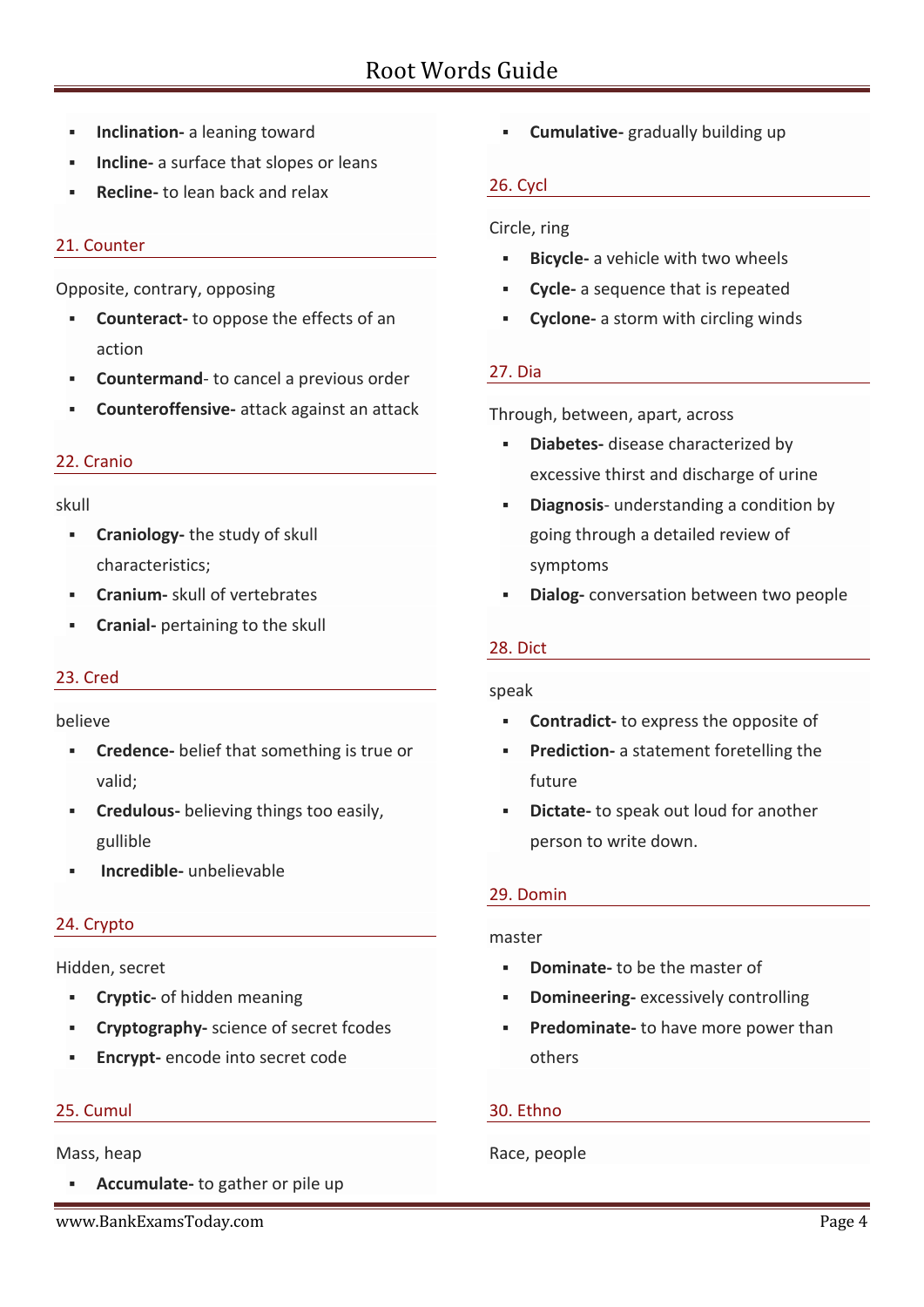- **Ethnic-** pertaining to a defined group od people
- **Ethnocentric-** focusing on the ethnicity of people
- **Ethnology-** the science of people and races.

### 31. Funct

### Perform, work

- **Defunct-** no longer working or alive
- **Function-** to work or perform a role normally
- **Malfunction-** to fail to work correctly.

### 32. Hetero

### Different, other

- **Heterogeneous-** made up of unrelated parts
- **Heteronyms-** words with same spelling but different meanings
- **Heterodox-** not conforming to traditional beliefs

## 33. Histo

### tissue

- **Histology-** study of the microscopic structure of tissues
- **Histochemistry-** study of the chemical constitution of cells and tissues.

## 34. Hyper

Too much, over, excessive, beyond

- **Hyperactive-** very restless
- **Hypercritical** too critical
- **Hypertension** above normal pressure.

## 35. Infra

Beneath, below

- **Infrastructure-** underlying framework of a system
- **Infrared-** below the regular light spectrum

### 36. Inter

Between, among, jointly

- **International-** involving two or more countries
- **Intersection-** place where roads come together
- **Intercept-** to stop or interrupt the course of.

## 37. Junct

### join

- **Conjunction-** a word that joins parts of sentences
- **Disjunction-** a disconnection
- **Junction-** a place where two things join.

## 38. Juven

### young

- **Juvenile-** youthful or childish
- **Rejuvenate** to bring back to youthful strength or appearance.

## 39. Kilo

### thousand

- **Kilobyte-** 1,000 bytes
- **Kilometer** 1,000 meter
- **Kilograms-** 1,000 grams.

## 40. Lab

## work

**Collaborate-** to work with a person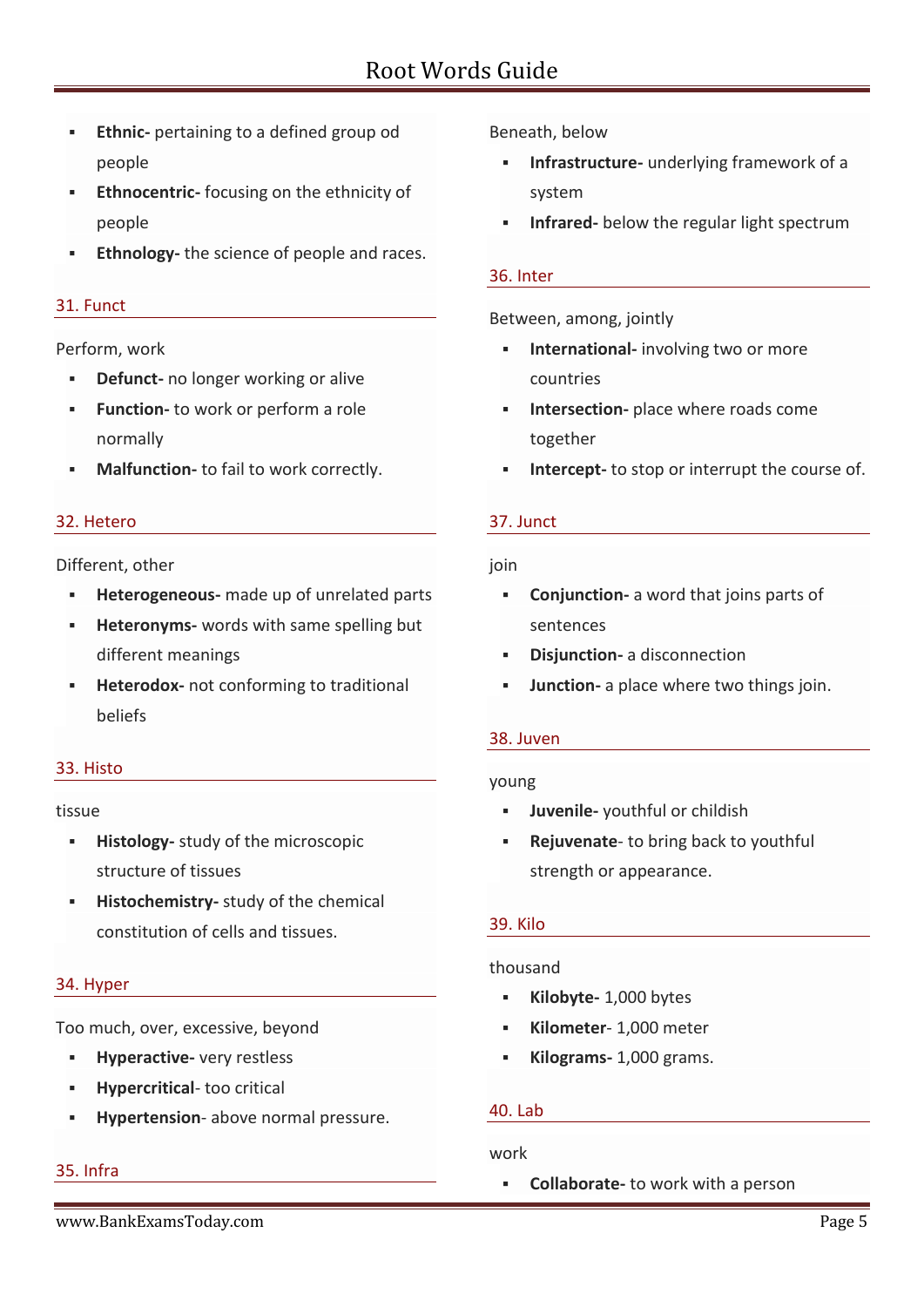- **Elaborate-** to work out the details
- **Laborious-** requiring a lot of hard work.

### 41. Later

side

- **Bilateral-** of or involving two sides
- **Unilateral-** affecting one side of something.

### 42. Lex

Word, law, reading

- **Lexicology-** the study and history of words
- **Alexia-** los of the ability to read
- **Illegal-** not authorized by the official rules or laws

### 43. Liber

free

- **Liberate-** to set free;
- **Libertine-** a person with a free, wild lifestyle
- **Liberty-** freedom.

### 44. Lingu

Language, tongue

- **Linguist-** one who studies languages
- **Multiligual-** able to communicate in multiple languages
- **Linguine-** long flat "tongue- shapes" pasta.

### 45. Loc

place

- **Dislocate-** to put something out of its usual place
- **Location-** a place
- **Relocate-** to move to a new place.

## 46. Luc

## light

- **Elucidate-** to explain, to throw light on
- **Lucid-** easily understood , giving off light
- **Translucent-** allowing light through

### 47. Lum

### light

- **Illuminate-** to fill with light
- **Lumen-** unit measuring light

### 48. Macro

### Large, great

- **Macroevolution-** large scale evolution
- **Macromolecule-** a large molecule
- **Macroeconomics-** study of the overall forces of economy

## 49. Mand

## To order

- **Command-** an order or instruction
- **Demand-** a hard-to-ignore orer
- **Mandate-** an official order

## 50. Mania

Madness, insanity, excessive desire

- **Bibliomania-** a crazy love of books
- **Egomania-** a mad love of oneself
- **Maniac-** an insane person

### 51. Max

### greatest

- **Maximal-** the best or greatest possible
- **Maximize** to make as great as possible
- **Maximum** the greatest amount.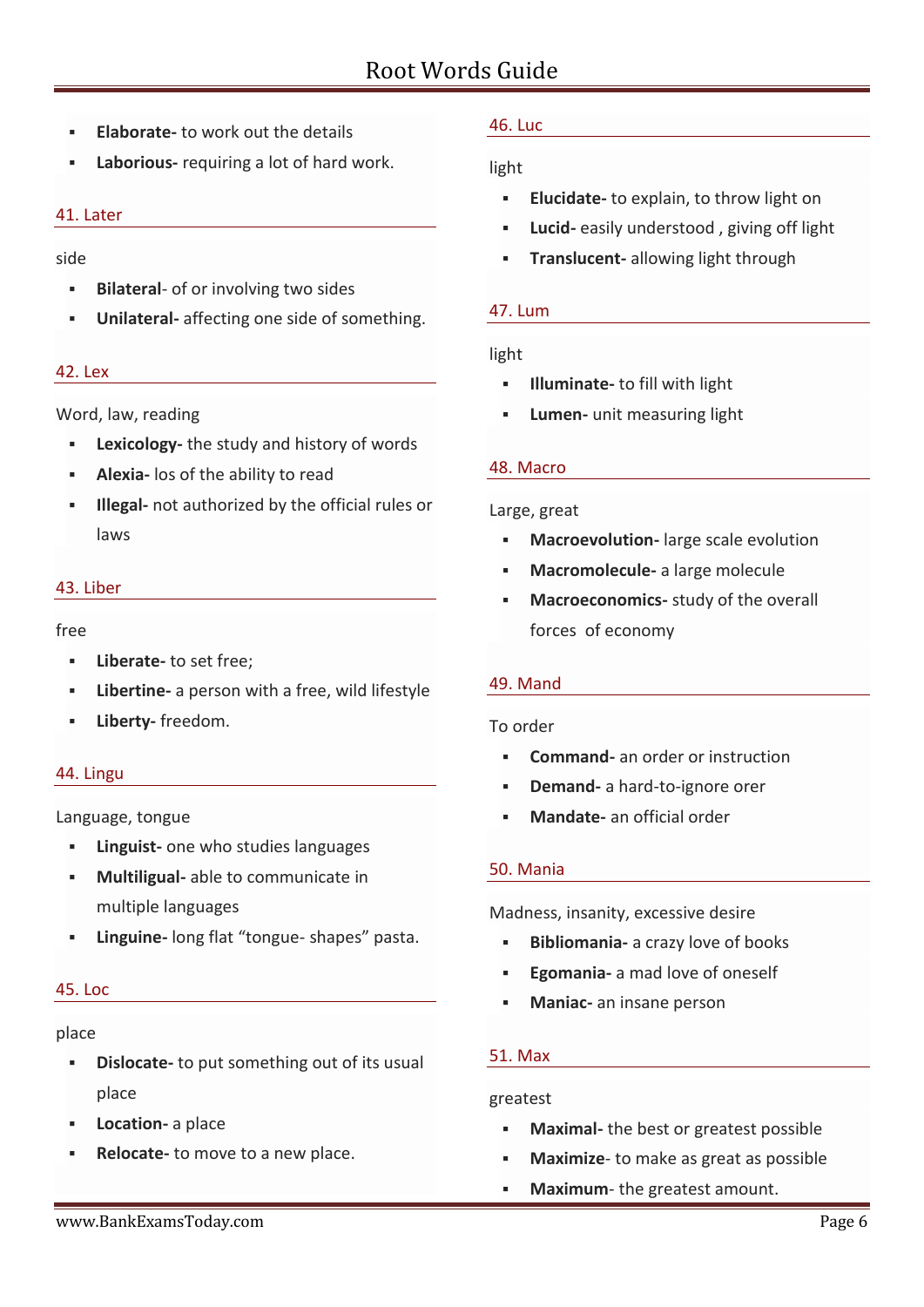## 52. Medi

middle

- **Medieval-** pertaining to the Middle Ages
- **Medium-** in the middle
- **Mediocre-** only of medium (inferior) quality

## 53. Mega

Great, large, million

- **Megalopolis-** an area with many nearby cities
- **Megaphone-** a device that projects a loud voice
- **Mega structure-** huge building or other structure

## 54. Meso

middle

- **Mesoamerica-** Middle America
- **Meson-** elementary particle with a mass between an electron and a proton

## 55. Meta

Change, after, beyond, between

- **Metaphysics-** study of nature and reality
- **Metamorphosis-** a complete change of form
- **Metastasis-** the transmission of disease to other parts of the body

## 56. Micro

Very small, short, minute

- **Microbe-** a very small living thing
- **Microchip-** a tiny wafer with an integrated circuit

 **Microscope-** a device to see very small things

### 57. Mid

### middle

- **Midriff-** the area between the chest and the waist
- **Midterm-** middle of a term in school
- **Midway-** halfway between

## 58. Migr

### move

- **Immigrant-** a person who moves to a mew country to settle
- **Migrant** person who moves from place to place
- **Migration-** the process of moving

## 59. Milli

## One thousandth

- **Millimeter-** one thousandth of ammeter
- **Millibar-** one thousandth of a bar
- **Millitre-** one thousand of a liter

## 60. Mob

### move

- **Immobilize-** to stop from moving
- **Mobile-** able to move freely
- **Mobility-** the equality of being able to move

### 61. Mort

### death

- **Immortal-** living forever, unable to die
- **Mortal-** certain to die
- **Mortician-** an undertaker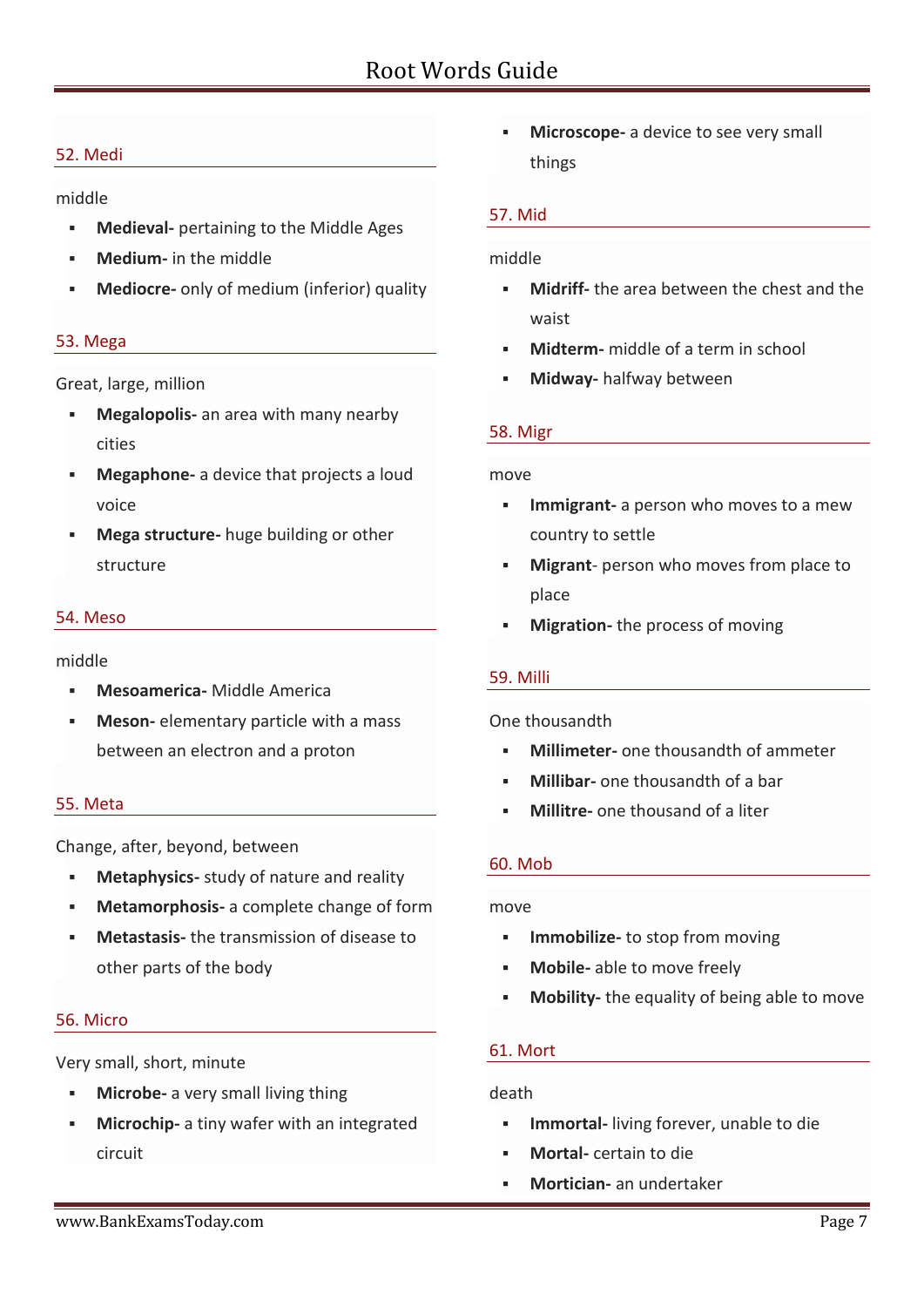### 62. Multi

Many, more than one or two

- **Multi-** coloured- having many colours
- **Multimedia-** using a range of media
- **Multi-tasking-** doing many things at once

#### 64. Mut

change

- **Immutable-** not changing
- **Mutant-** an organism that has undergone change
- **Mutate-** to undergo a change

#### 65. Narr

tell

- **Narrate-** to tell a story
- **Narrative-** a story
- **Narrator-** a person who tells a story

### 65. Nat

#### born

- **Innate-** included since birth
- **Natal-** relating to birth
- **Natural-** gotten a birth, not afterward

#### 66. Nav

#### ship

- **Circumnavigate-** to sail around a place
- **Naval-** relating to a navy or warships
- **Navigate-** to sail a ship through a place

# 67.Neg

## no

- **Negate-** to say it didn't happen
- **Negative-** meaning "no"
- **Renege-** to go back on a promise

### 68. Neo

#### New, recent

- **Neoclassic-** a revival of classic form,
- **Neo-**colonialism- the indirect ("new") economic and political control of a region by a more powerful foreign power
- **Neonatal-** a newborn child, especially first few weeks

### 69. Non

No, not, without

- **Nondescript-** with no special characteristics
- **Nonfiction-** true, real, not made-up
- **Non- sense-** without sense

### 70. Not

### mark

- **Notable-** marked as worthy of attention
- **Notarize-** to certify a signature on a legal document
- **Annotate-** to add remarks

## 71. Numer

### number

- **Enumerate-** to name a number of items on a list
- **Numerology-** the study of magical uses of numbers
- **Numerous-** a large number

# 72. Omni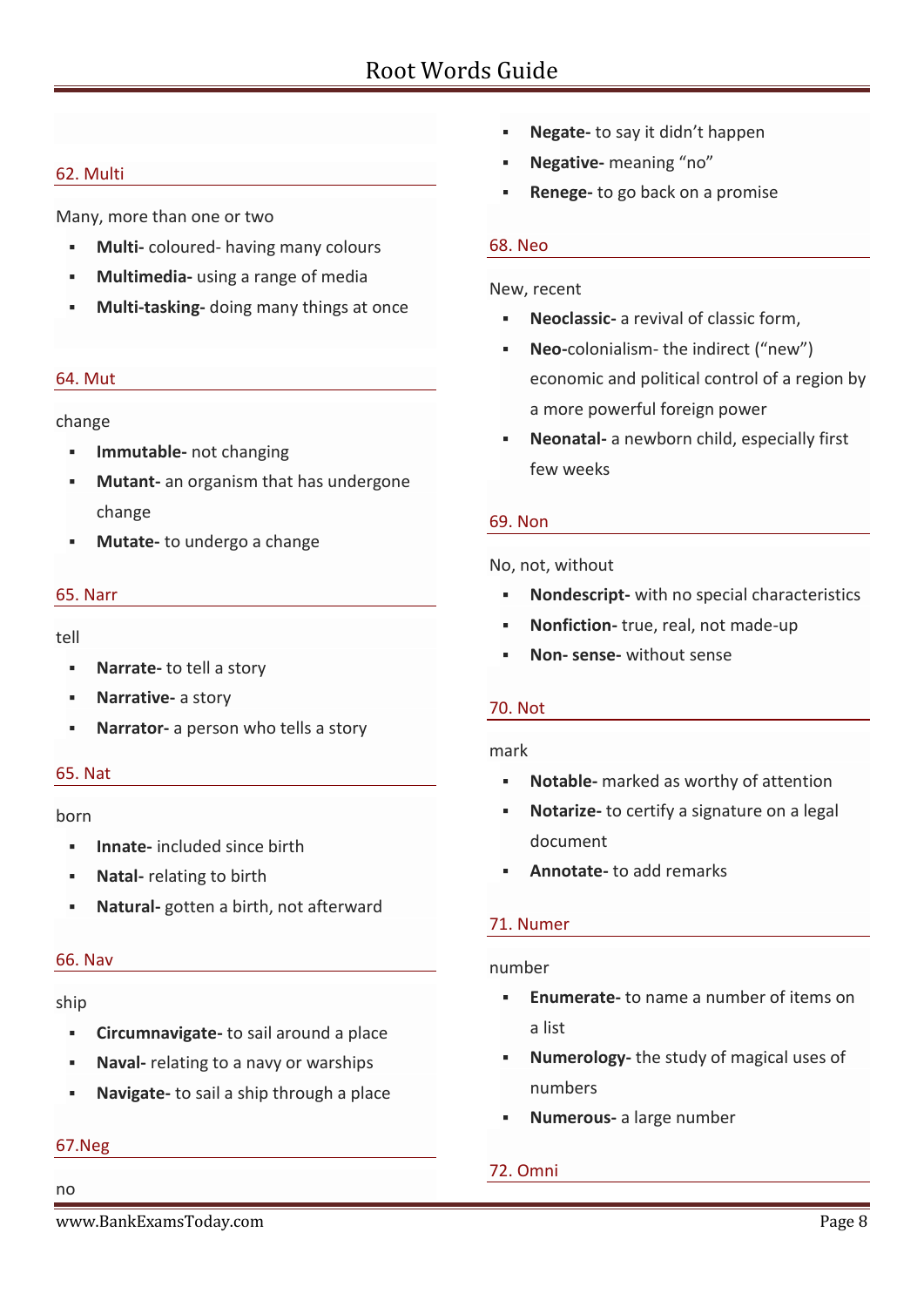all

- **Omnipotent** with all the power
- **Omniscient-** knowing all things
- **Omnivorous** eating all types of foods

# 73. Ortho

# straight

- **Orthodontist** a dentist that straightens teeth
- **Orthopaedic-** a doctor concerned with the proper alignment of the bones
- **Orthography-** the correct way of writing

# 74. Osteo

# bone

- **Osteoarthritis** inflammation caused by degeneration of the joints
- **Osteopathy-** therapy that uses among others manipulation of the skeleton to restore health
- **Osteology-** the study of bones

# 75. Out

Goes beyond, surpasses, exceeds

- **Outgoing-** being of lively, sharing nature
- **Outdoing-** doing better than
- **Outdoor-** outside

# 76. Over

# excessive

- **Overconfident-** more confident than is appropriate
- **Overstock-** more supplies than is desirable
- **Overexcited-** more excited than one should be

# 77. Oxy

# sharp

- **Oxymoron-** combining two ideas that sharply contradict other
- **Oxidize-** corrode a surface

# 78. Pan

## All, any, everyone

- **Panacea-** a cure for all diseases or problems
- **Panorama-** an all- around view
- **Pantheism-** the worship of all gods
- **Pandemic-** affecting all

# 79. Para

Besides, beyond, abnormal, assistant

- **Parasite-** an organism that lives on and off another living being
- **Parallel-** alongside and always an equal distance apart
- **Paragraph-** a portion of a written document that presents a distinct idea

# 80. Para

Protection from

- **Parachute-** protection from failing
- **Parasol-** an umbrella used to protect from the sun

# 81. Path

# Feeling, emotion

- **Antipathy** a feeling of great dislike
- **Apathy-** a lack of feeling or interest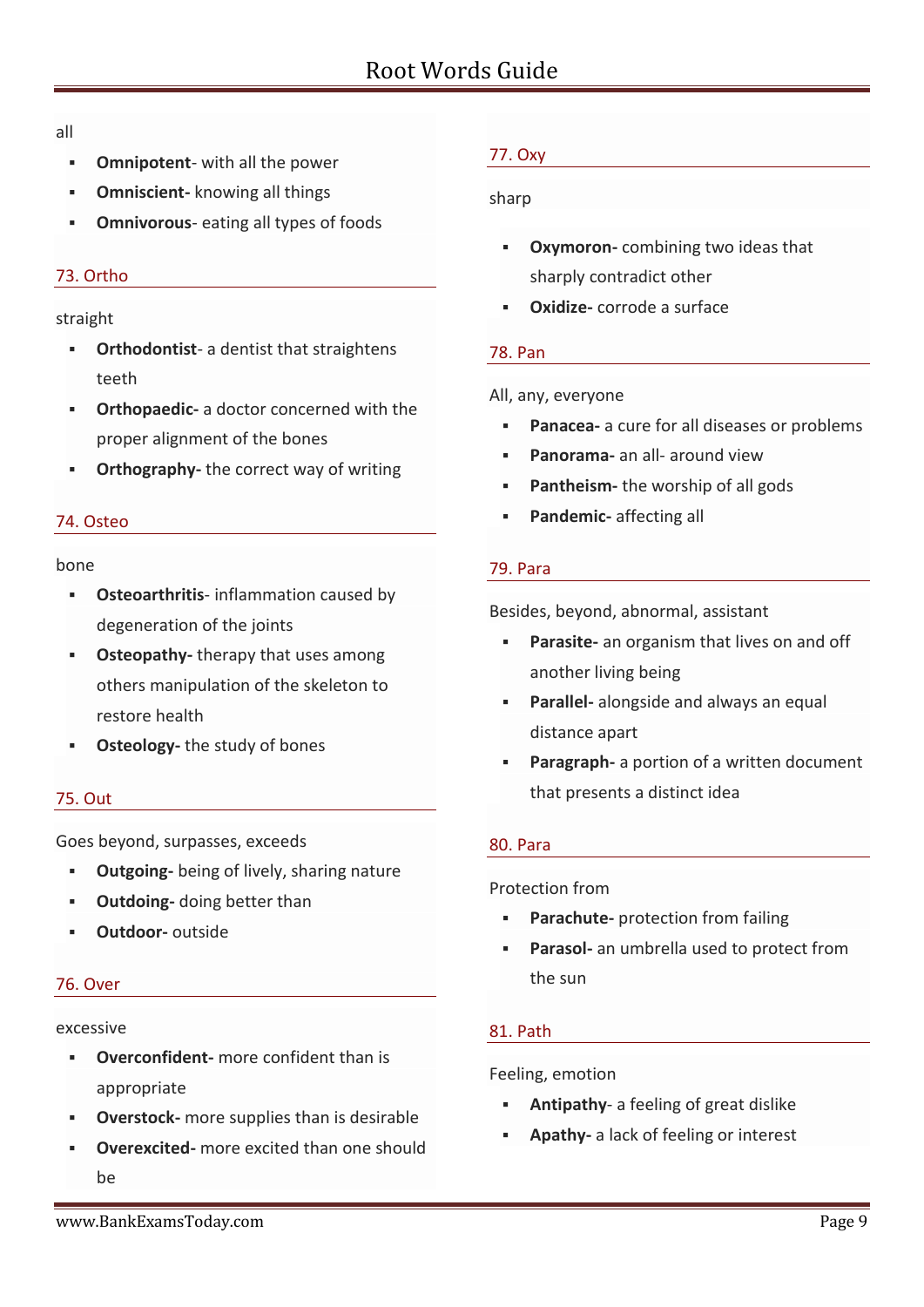**Empathy-** ability to understand another's feelings

#### 82. Pel

Drive, force

- **Compel-** to force someone to act
- **Expel-** to drive someone out of a place
- **Repel-** to force back

#### 83. Per

Through, throughout

- **Permanent-** lasting throughout all time
- **Permeate-** to spread throughout
- **Persist** to continue for a long time
- **Perennial-** lasting through many years

#### 84. Peri

Around, enclosing

- **Periodontal-** pertaining to bone and tissue around a tooth
- **Peripheral-** lying outside of the center
- **Perimeter-** the outer boundary of an area

#### 85. Phys

Nature, medicine, the body

- **Physical-** relating to the body
- **Physician** a doctor
- **Physique-** nature and shape of one's body

#### 86. Poli

#### city

- **Metropolis-** a large city
- **Politics-** actions of a government or political party

### 87. Poly

Many, more than one

- **Polychrome-** with many colours
- **Polyglot-** a person fluent in many languages
- **Polygon-** shape with 3 or more straight sides

### 88. Pon

### People

- **Popular-** appealing to a lot of people
- **Population-** all of the people who live in a particular area
- **Populist-** a supporter of the rights of people

#### 89. Port

#### carry

- **Export-** to carry goods out of a place to another
- **Portable-** able to be carried
- **Porter-** a person who carries luggage

### 90. Pos

### Place, put

- **Deposit-** to place or drop something
- **Expose-** to place out into the open for all to see
- **Position-** the place where someone is

### 91. Post

### After, behind

- **Posthumous-** after someone's death
- **Postpone-** to get ready in advance
- **Postscript-** an addition to an already completed document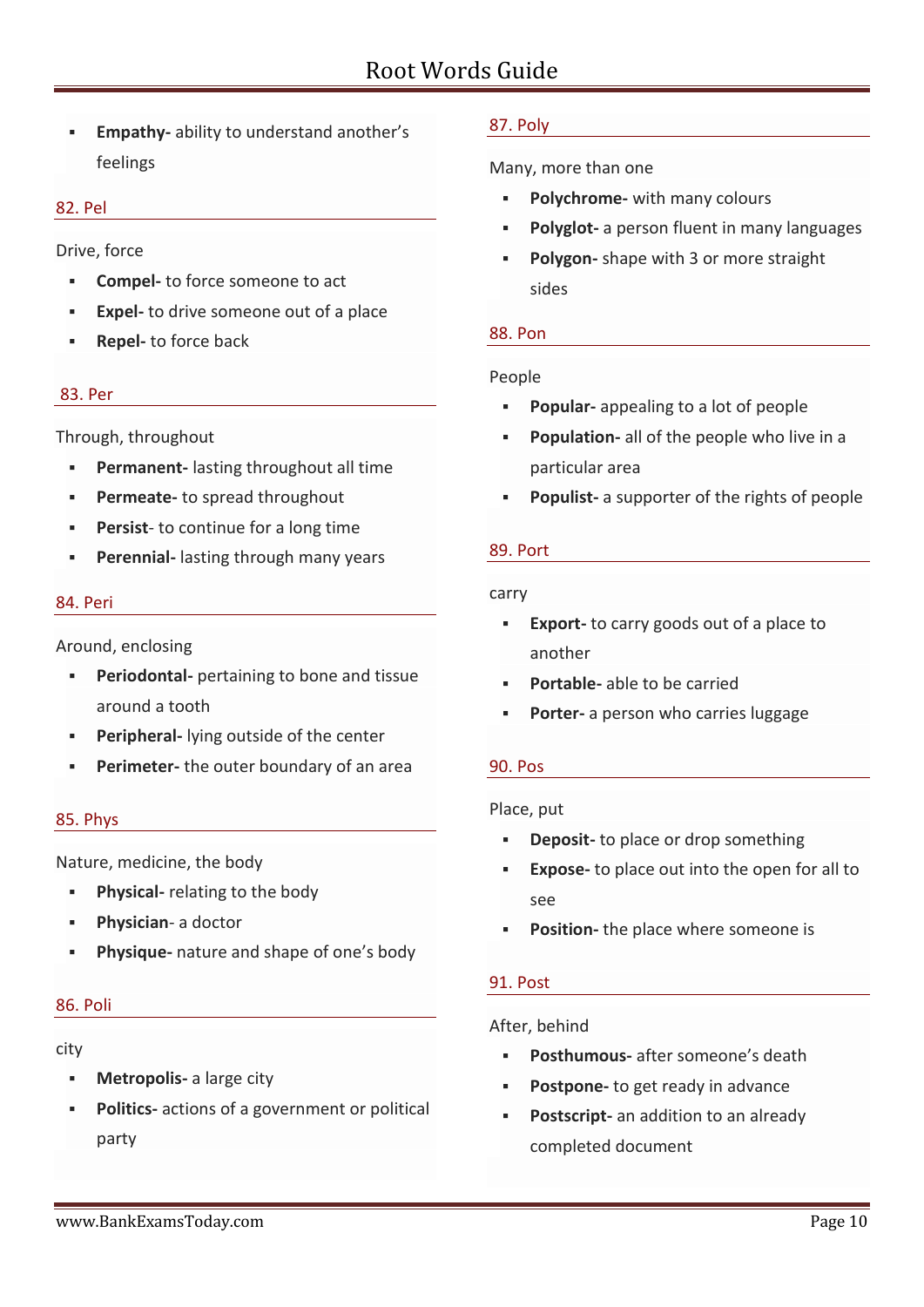### 92. Pre

- **Earlier, before, in front of**
- **Preamble-** a part in front of a formal document
- **Prepare-** to get ready in advance

### 93. Pro

Before, in front of, for, forward

- **Prognosis-** a prediction of what will happen
- **Prologue-** a passage before the main part
- **Prophet-** a person who foretells the future

### 94. Pul

### Urge

- **Compulsion-** a very strong urge
- **Expulsion-** to kick someone out
- **impulsive-** having a spontaneous urge to do something

### 95. Purg

### clean

 **Purge –** abolition, abstersion, catharsis, clarification, cleaning, cleanup, coup, crushing, disposal, disposition

### 96. Put

### think

- **Computer-**an electronic thinking device
- **Dispute-** to disagree with what another person thinks
- **Input-** contribution of one's thinking

### 97. Quart

### fourth

- **Quarter-** one fourth
- www.BankExamsToday.com example and the control of the control of the control of the control of the control of the control of the control of the control of the control of the control of the control of the control of the con
- **Quart-** a fourth of a gallon
- **Quartet-** a musical composition or group involving 4 voices or instruments

### 98. Radio

#### Radiation, ray

- **Radioactive-** emitting radiation
- **Radiologist-** someone diagnosing or treating via radiation

### 99. Retro

#### Backward, back

- **Retroactive-** relating to something in the past
- **Retrogress-** to go back to an earlier condition
- **Retrospect-** the remembering of past events

### 100. Rupt

Break, burst

- **Bankrupt-** unable to pay because you're "broke"
- **Interrupt-** to break into a conversation or event, to disturb;
- **Rupture-** a break in something

## 101. San

### health

- **Sane-** mentally healthy
- **Sanitary-** relating to cleanliness and health
- **Sanitation-** maintenance of public health and

## 102. Scend

Climb, go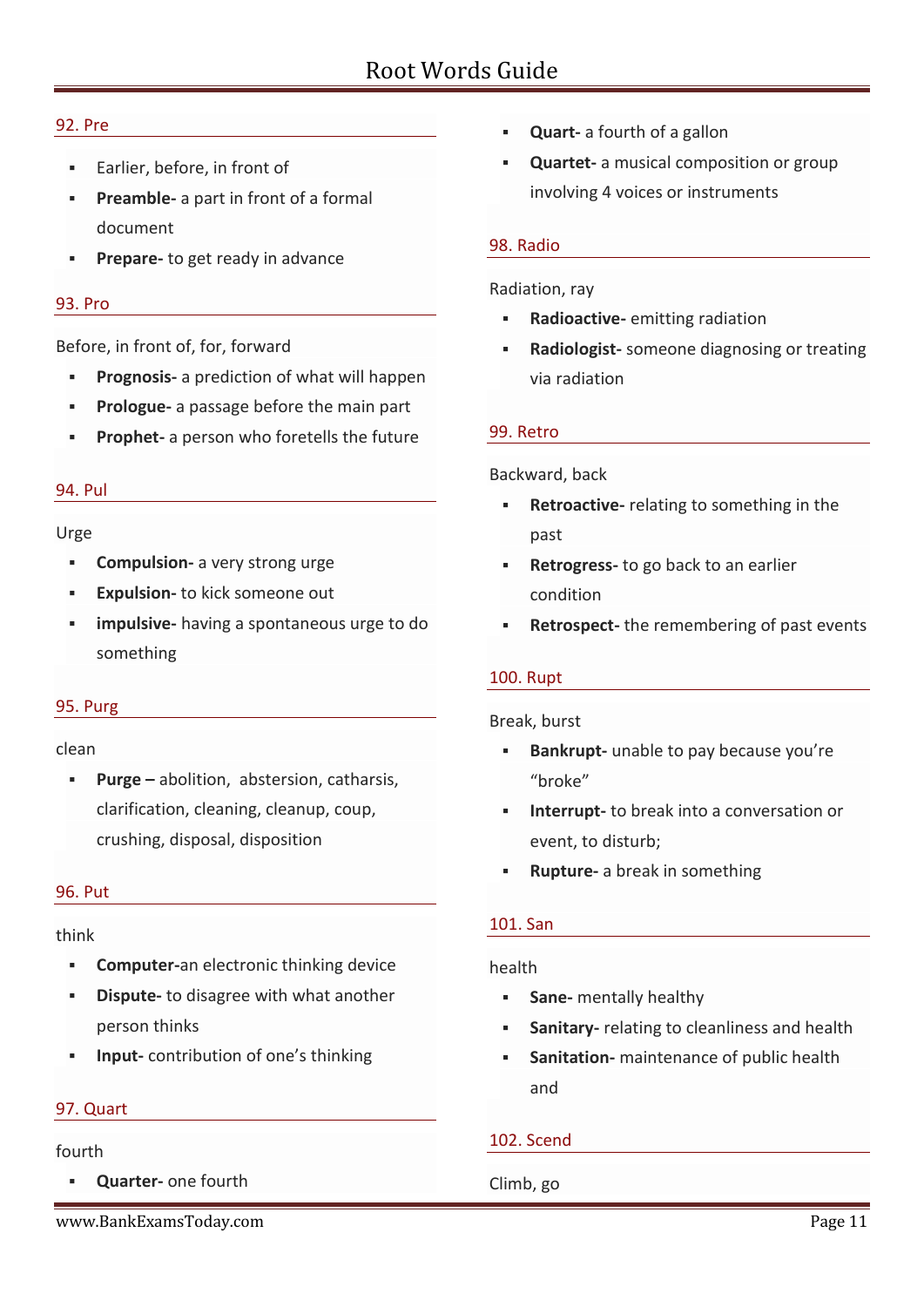- **Ascend-** to climb upward
- **Crescendo-** a climbing up of the volume of music
- **Descend-** to go or climb down

### 103. Sect

cut

- **Dissect-** to cut apart piece by piece
- **Intersection-** the place or point where two things cross each other
- **Bisect-** to cut into two equal parts

## 104. Self

Of , for, or by itself

- **Self-** discipline- the ability to discipline yourself
- **Self-** respect- respect for yourself
- **Selfish-** concerned only with your own interest

### 105. Sex

#### six

- **Sextet or sextets-** a composition or group of six
- **Sextuple-** six fold
- **Sexagenarian-** person in his/her sixties

## 106. Sol

## alone

- **Desolate-** lonely, dismal, gloomy
- **Solitary-** done alone, by yourself
- **Solo-** a performance done by one person alone

## 107. Sol

### sun

- **Solar-** involving the sun
- **Parasol-** umbrella protecting from the sun
- **Solarium-** a room where one is exposed to sun light

### 108. Son

### sound

- **Consonant-** a speech sound
- **Sonorous-** producing loud, full, rich sounds

### 109. Soph

### wise

- **Philosopher-**a wise person
- **Sophisticated-** wise about the ways of the world
- **Sophism-** a clever but misleading argument

## 110. Sphere

### ball

- **Biosphere-** the whole round surface of the earth
- **Hemisphere-** half the earth spherically shaped like a ball

## 111. Spir

## breathe

- **Inspire-** to stimulate or animate
- **Transpire-** to give of vapour with waste product through the skin or a membrane
- **Spirit-** invisible life force

## 112. Sta

## stand

**Stable-** standing steady and firm

www.BankExamsToday.com Page 12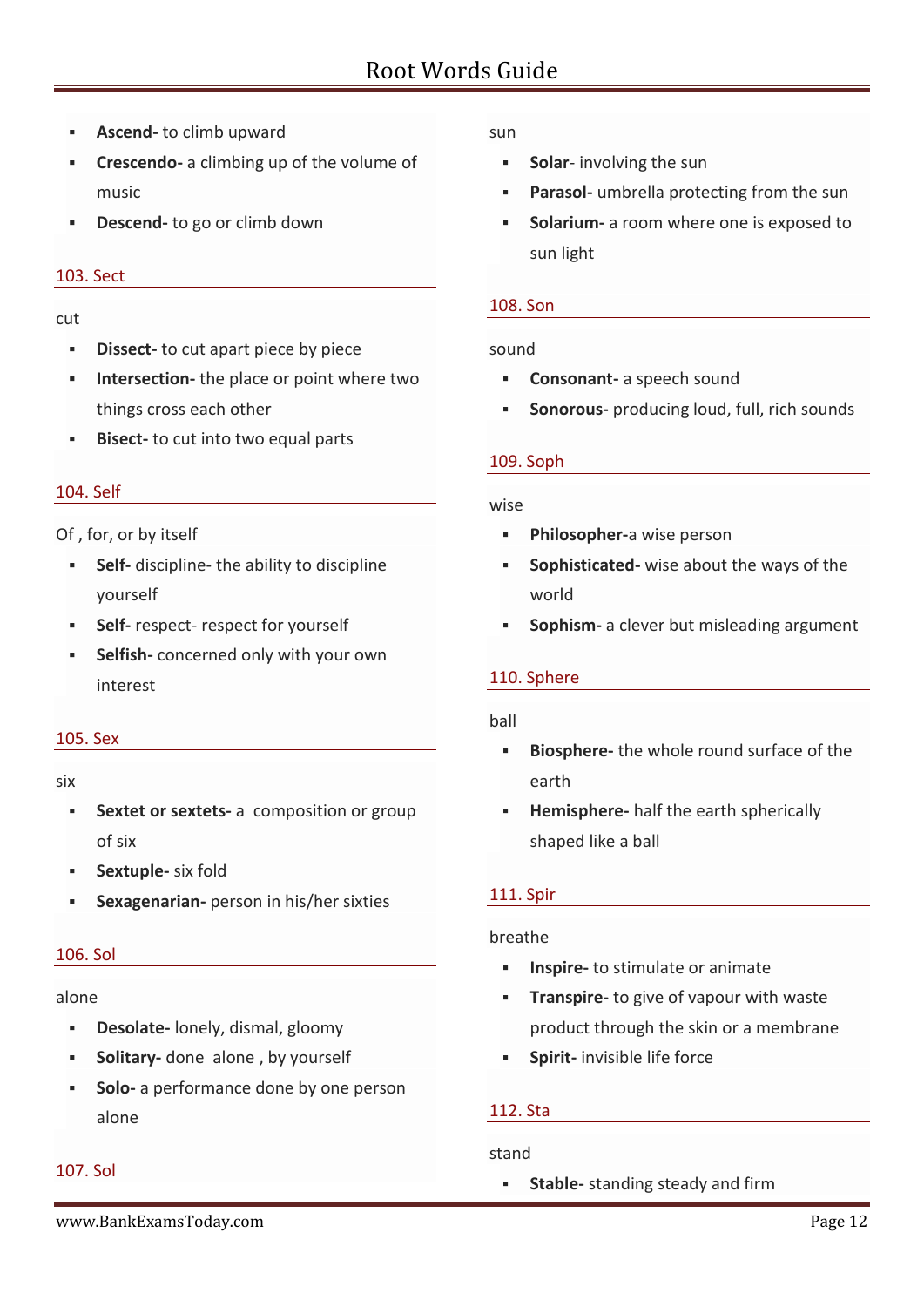- **Stagnant-** standing still, not moving
- **Stationery** at a standstill , fixed.

### 113. Stell

star

- **Constellation-** a group of stars that forms a pattern
- **Interstellar-** between the stars
- **Stellar-** relating to stars

### 114. Struct

#### build

- **Construct-** to build
- **Destruction-** the act of destroying something that was built structure something built
- **Infrastructure-** underlying framework off a system

### 115. Sub

Under, lower than, inferior to

- **Submarine-** an underwater boat
- **Submerge-** to put underwater
- **Substandard-** inferior to accepted standards

### 116. Sum

### highest

- **Sum-** the combined total of everything
- **Summation-** the total, highest amount
- **Summit-** the highest point or top

### 117. Super

Higher in quality or quantity

- **Super bowl-** the final annual football game
- **Superior-** above average , better in quality

**Supersonic**- faster than the speed of sound

### 118. techno

Technique, skill

- **Technology-** the practical application of knowledge
- **FREE 12 Technocracy** rule of technology
- **Technologically-** characterized by technology

### 119. Tetra

### four

- **Tetrapod-** having 4 legs
- **Tetrarchy-** government by 4 rules
- **Tetrose-** a monosaccharide with four carbon atoms

### 120. Tort

### twist

- **Contortion-** a twisted shape or position
- **Distort-** to alter the shape or condition of
- **Retort-** reply in a manner that is supposed to change the effect of something previously said

### 121. Tox

### poison

- **Detoxification-** the process of removing poison
- **Toxic-** poisonous
- **Toxicology-** the study of poisons
- **Intoxicated-** influenced by drugs

## 122. Tract

Pull, drag